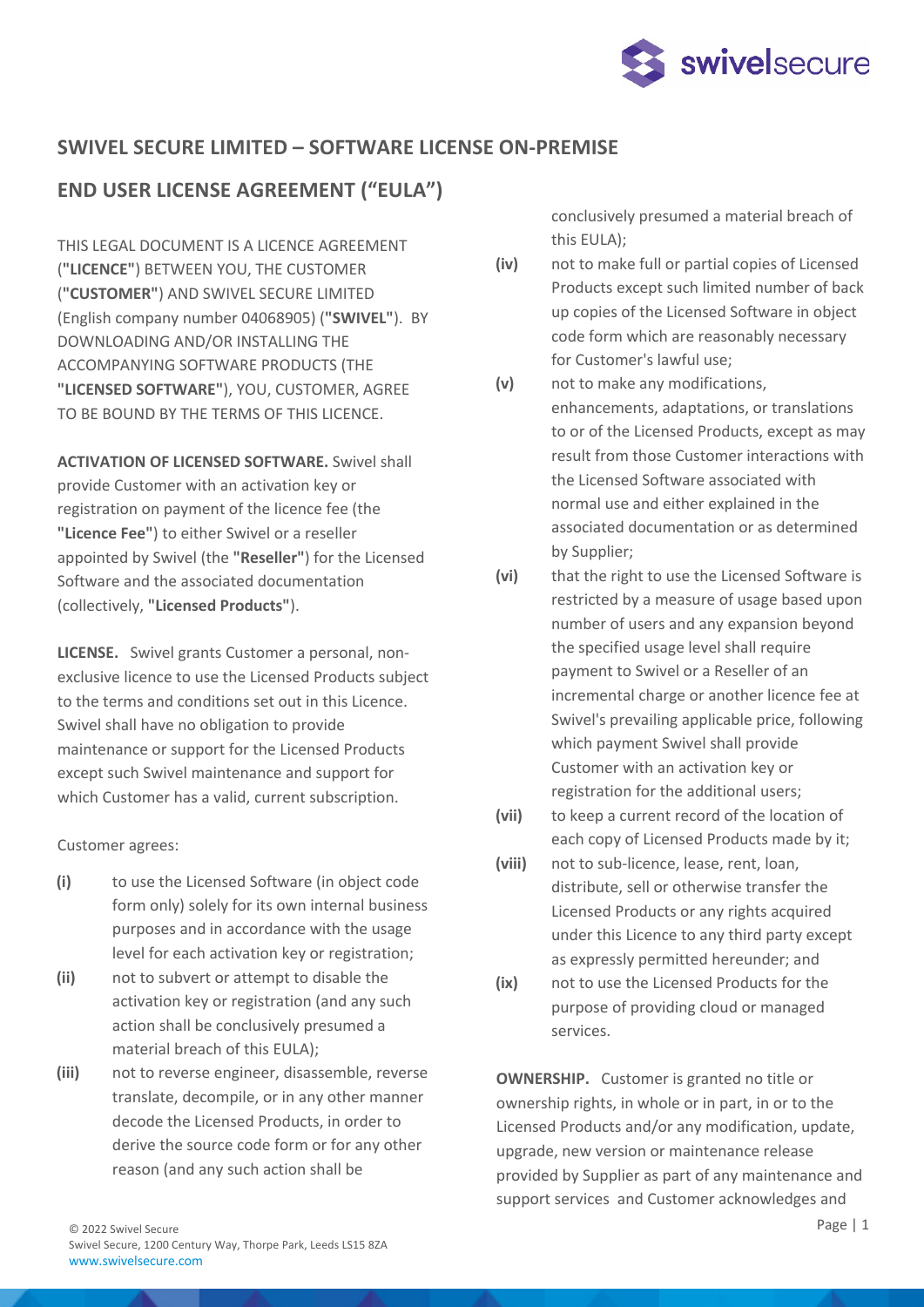

agrees that title to and all copyrights, patents, trade secrets and/or any other intellectual property rights in and to the Licensed Products and all support services Releases are and shall remain the property of Swivel and/or Swivel's suppliers. All grants of rights to use intellectual property intended to be accomplished by this Licence are explicitly stated. No other grants of such rights shall be inferred or shall arise by implication. Customer shall affix to each copy of the Licensed Products made by it a reproduction of the copyright notices, trade marks, and all other proprietary legends and/or logos of Swivel and/or Swivel's suppliers, appearing on the original copy of such Licensed Product delivered to Customer and retain the same without alteration on all original copies..

**CONFIDENTIALITY.** The Licensed Products contain trade secrets and confidential information of Swivel and/or its suppliers including the specific design, structure and logic of individual Licensed Products programs, their interactions with other portions of Licensed Products, both internal and external, and the programming techniques employed therein. In order to maintain the "trade secret" status of the information contained within the Licensed Software, the Licensed Software is being delivered to Customer in object code form only. Except as explicitly permitted by this Licence, Customer shall not allow anyone other than Customer's employees, authorized agents and/or authorized representatives with a "need to know" to have physical access to the Licensed Products.

#### **Customer shall:**

- **(i)** keep the Licensed Products confidential for the benefit of Swivel and Swivel Supplier's suppliers using no less a degree of care than it uses to protect its own most confidential and valuable information; and
- **(ii)** issue instructions to each of its authorized employees, agents, and/or representatives to whom Licensed Products are disclosed, advising them of the confidential nature of

the Licensed Products, provide them with a summary of the requirements of this EULA and shall cause them to comply with this EULA.

### **TERMINATION.**

Customer acknowledges and agrees that Swivel may immediately terminate this Licence by written notice to Customer if:

- **(i)** Customer commits a material breach of this Licence which is not capable of remedy or
- **(ii)** Customer commits a material breach of this Licence which is capable of remedy and Customer fails to remedy such breach within 10 business days of receipt of written notice from Swivel requiring it to remedy such breach. Customer may terminate this Licence at any time by giving written notice to Swivel.

**EFFECT OF TERMINATION.** Immediately upon termination of this Licence for any reason, Customer shall have no further right to use the Licensed Products and shall, at Swivel's option, either destroy or deliver to Swivel, at Customer's expense,the originals and all full and partial copies of the Licensed Products(whether or not integrated with other software or documentation) in the possession or under the control of Customer. Customer shall certify to Swivel that it has carried out any destruction required by Swivel. Swivel reserves the right to take such action as it considers reasonably necessary to prevent the use of the Licensed Products following the termination of this Licence andreasonably Customer irrevocably and unconditionally consents to the taking of such action by Swivel.

The provisions of the paragraphs labelled Ownership, Confidentiality, Disclaimer of Warranties, Limitation of Liabilities, Use of Name and Choice of Law together with any interpretative provisions required to interpret this Licence shall survive any termination of this Licence. Any termination of this Licence shall be without prejudice to any accrued rights of either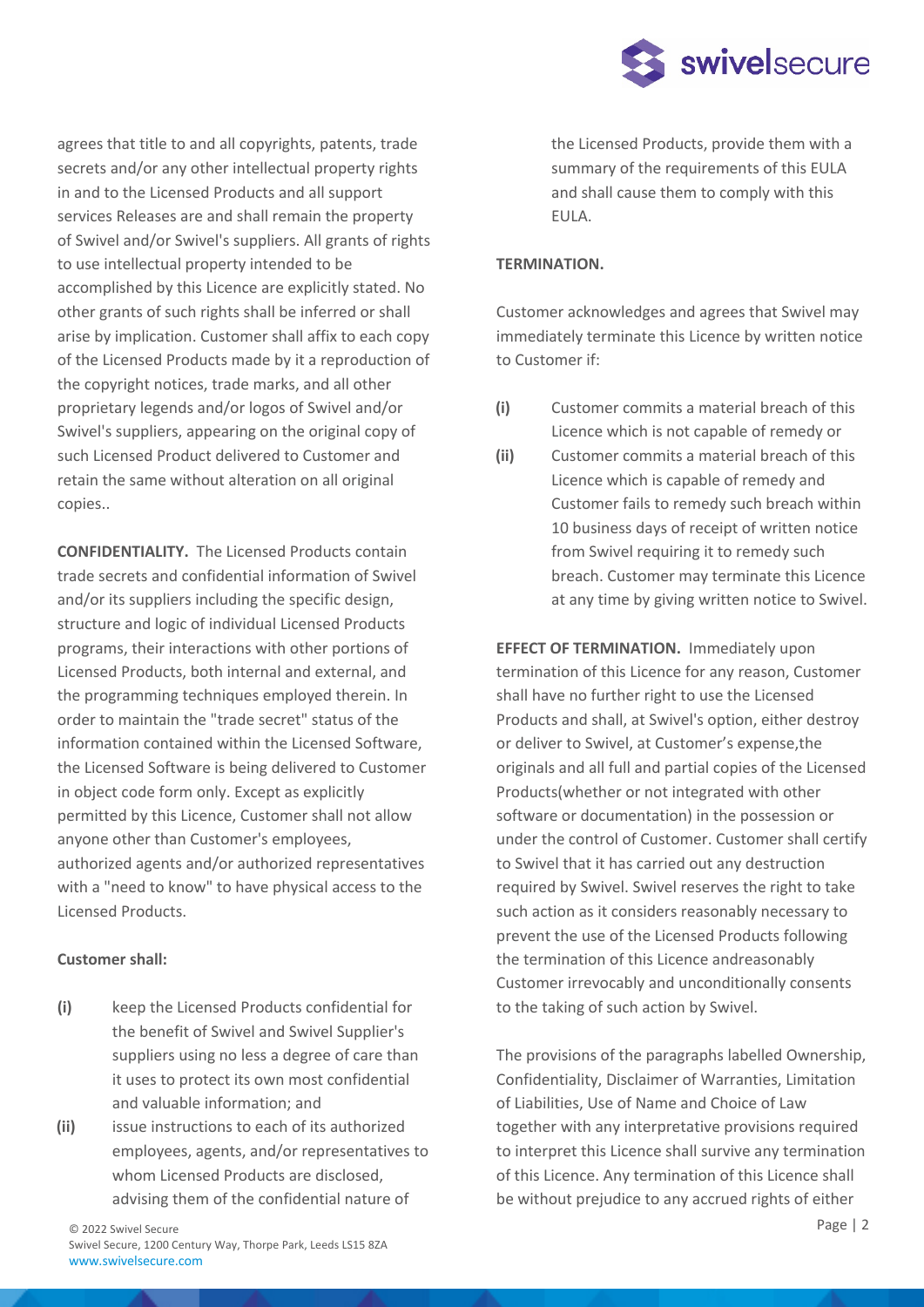

party and any other rights and remedies that either partymay have at law or in equity.

**DISCLAIMER OF WARRANTIES.** THIS LICENCE DOES NOT CONFER OR GRANT ANY WARRANTY TO CUSTOMER FROM OR BY SWIVEL.

THE LICENSED PRODUCTS ARE PROVIDED BY SWIVEL "AS IS" AND WITHOUT WARRANTY OF ANY KIND OR NATURE, WRITTEN OR ORAL, EXPRESS OR IMPLIED, INCLUDING (WITHOUT LIMITATION) THE IMPLIED WARRANTIESOF SATISFACTORY QUALITY AND FITNESS FOR A PARTICULAR PURPOSE.

THIS LIMITATION OF WARRANTIES WAS A MATERIAL FACTOR IN THE ESTABLISHMENT OF THE LICENCE FEE CHARGED FOR EACH SPECIFIC ITEM OF SOFTWARE LICENSED.

#### **LIMITATION OF LIABILITIES.**

IN NO EVENT WILL SWIVEL AND/OR ITS DIRECTORS, OFFICERSOR EMPLOYEES BE LIABLE TO OR THROUGH CUSTOMER FOR ANY (I) LOSS OF PROFIT, GOODWILL, BUSINESS OPPORTUNITY, ANTICIPATED SAVING OR (II) INCIDENTAL, SPECIAL, CONSEQUENTIAL, PUNITIVE, EXEMPLARY OR INDIRECT DAMAGES OF ANY KIND, ARISING AS A RESULT OF USE OF OR INABILITY TO USE THE LICENSED PRODUCTS OR BREACH OF ANY TERM OF THIS LICENCE, REGARDLESS OF WHETHER SWIVEL WAS ADVISED, HAD OTHER REASON TO KNOW, OR IN FACT KNEW OF THE POSSIBILITY THEREOF.

SWIVEL'S LIABILITY FOR DAMAGES TO CUSTOMER PURSUANT TO THIS LICENCE FOR ANY CAUSE WHATSOEVER, REGARDLESS OF THE FORM OF ANY CLAIM OR ACTION, SHALL NOT EXCEED THE AGGREGATE FEES PAID BY CUSTOMER FOR THE LICENSED PRODUCTS IN THE 12 MONTHS IMMEDIATELY PRIOR TO THE DATE OF THE RELEVANT CLAIM OR THE DATE OF THE FIRST OF A NUMBEROF CONNECTED CLAIMS.

NOTWITHSTANDING THE ABOVE LIMITATIONS OF LIABILITY, NOTHING IN THIS LICENCE SHALL EXCLUDE OR LIMIT A PARTY'S LIABILITY FOR DEATH OR PERSONAL INJURY CAUSED BY ITS NEGLIGENCE OR FOR FRAUDULENT MISREPRESENTATION.

**USE OF NAME.** Customer agrees that Customer's purchase of a Licensed Products may be disclosed by Swivel to third parties through the use of Customer's name and logo (if any) on Swivel's website and in Swivel's marketing and promotional materials.

Swivel acknowledges and agrees that all intellectual property rights as exist in and to Customer's name and logo are, and shall remain, the property of Customer, and the use by Swivel of Customer's name and/or logo shall not grant Swivel any intellectual property rights in and to such name and logo for any other purpose.

If Customer gives written notice to Swivel that it wishes Swivel to cease disclosing Customer's purchase of a Licensed Products to third parties and to cease using Customer's name and logo (if any) on Swivel's website and in Swivel's marketing and promotional materials, Swivel shall as soon as reasonably practicable following receipt of such notice comply with such request. For the avoidance of doubt, Swivel shall not be required to recall marketing and promotional materials already in circulation at the time that Swivel receives such notice from Customer.

**ACCEPTANCE OF LICENSE.** Customer represents and warrants to Swivel that any such person(s) as accepts the terms of this Licence on behalf of Customer is fully authorized to do so on behalf of Customer. If a representative of Customer authorizes a representative of Swivel to accept this Licence on behalf of Customer, for example (but without limitation) by the checking of a box accepting the terms of this Licence, Customer represents and warrants to Swivel that such Customer representative is fully authorized to do so on behalf of Customer. If Swivel and Customer have executed a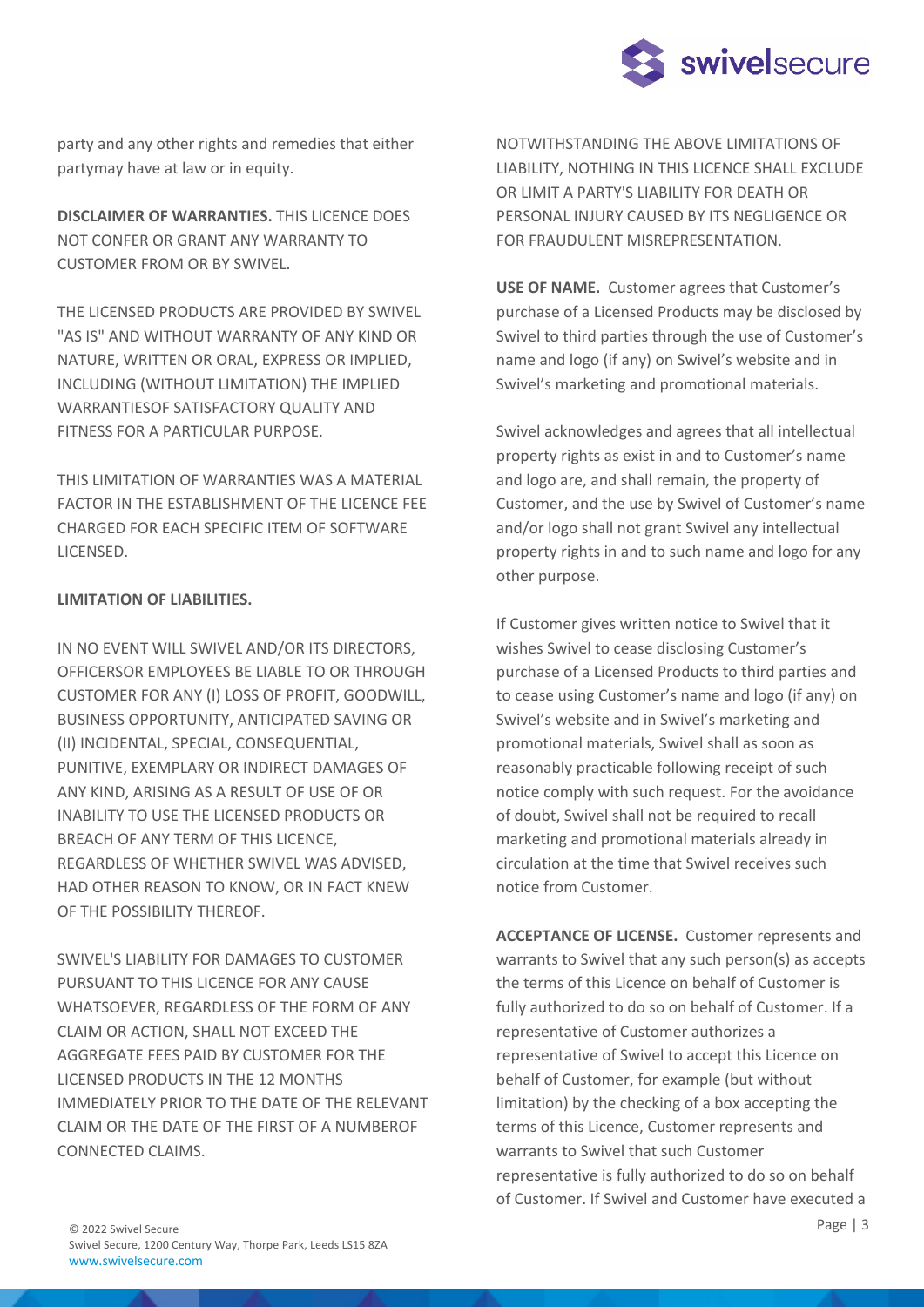

separate legally binding written agreement governing Customer's use of the Licensed Products, that agreement (as it may be amended or varied from time to time) shall apply to Customer's use of the Licensed Products notwithstanding acceptance by Customer of this Licence upon installation of the Licensed Software. Upon acceptance (or deemed acceptance) by Customer of the terms and conditions of this Licence, this Licence shall supersede each licence agreement previously accepted by Customer (other than any separate legally binding written agreement executed by both Swivel and Customer) relating to Customer's use of Swivel software (but without prejudice to the rights of Swivel or Customer for breach of any such previously accepted licence agreement), and this Licence shall govern the use of all licensed usage previously acquired by Customer, as well as the new licensed usage acquired upon acceptance of this Licence.

**ASSIGNMENT.** Customer may not assign all or any of its rights under this Licence without the prior written consent of Swivel. Any attempted assignment of rights and/or transfer of Licensed Products not specifically allowed shall be void and conclusively presumed a material breach of this Licence.

**ENTIRE AGREEMENT.** This EULA constitutesthe entire agreement between Swivel and Customer with regard to the subject matter hereof. No modification or change of terms of this EULA shall bind either party unless in writing and signed by both parties.

**WAIVERS.** The waiver by Swivel or Customer of a breach or a default of any provision of this EULA by the other shall not be construed as a waiver of any succeeding breach of the same or any other provision, nor shall any delay or omission on the part of either to exercise or avail itself of any right, power or privilege that it has, or may have hereunder, operate as a waiver of any right, power or privilege by such party.

**NO AGENCY OR PARTNERSHIP.** Nothing contained in this EULA shall be deemed to imply or constitute

either party as the agent or representative of the other party, or both parties as joint ventures or partners for any purpose.

**COMPLIANCE WITH LAWS.** Customer shall comply with all applicable laws, legislation, rules, regulations, governmental requirements and industry standards existing in any jurisdiction in which Customer uses the Licensed Products or into which Customer directly or indirectly distributes (in accordance with this EULA) the Licensed Products.

**PERSONAL DATA.** Any personal data processed by Swivel as part of the Licensed Products will be done so in accordance with the Swivel's Privacy Policy (where Swivel is a data controller) or the Swivel's Data Processing Terms (where the Swivel is a data processor).

**EXPORT LAWS.** Customer shall not export or reexport Licensed Products except pursuant to all applicable export laws and regulations.

**INVALIDITY.** If any provision of this EULA is deemed illegal, invalid, unenforceable, unlawful or void then that provision shall be deemed severed from this EULA and shall not affect the validity and enforceability of any remaining provisions.

**INTERPRETATION.** In this EULA: (i) **"business day"** means a day other than a Saturday or Sunday, when banks are open for the transaction of normal banking business in the City of London; (ii) **general words** shall not be given a restrictive interpretation by reason of their being preceded or followed by words indicating a particular class of acts, matters or things; and (iii) any **English statutory provision** or English legal term for any action, remedy, method of judicial proceeding, document, legal status, court, official or other legal concept or thing shall in respect of any jurisdiction other than England be deemed to include what most nearly approximates in that jurisdiction to the English statutory provision or English legal term.